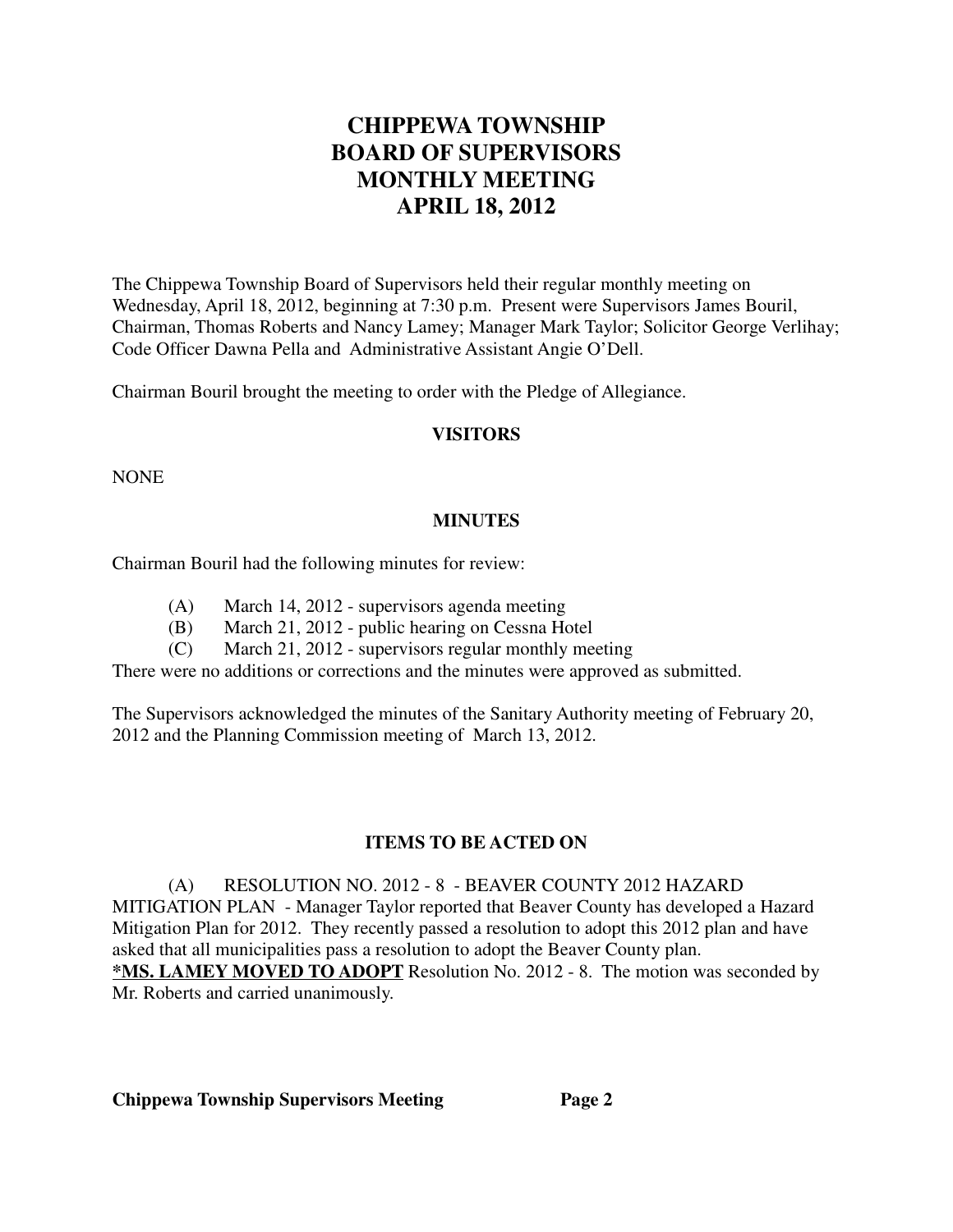#### **REPORTS**

Chairman Bouril had the following reports for review:

| Financial        | <b>Real Estate</b> |
|------------------|--------------------|
| Police           | Zoning             |
| Road             | Code Officer       |
| Wage Tax and OPT | Fire (none)        |

# **MANAGER'S REPORT**

(A) Cessna Hospitality Waiver Request - At our agenda meeting, Cessna Hospitality who will be building a Microtel Hotel, asked for two waivers. The first waiver is regarding a landscape seal and the second waiver was on the width of the top of the storm water management basin. At their agenda meeting last week, the supervisors granted both waivers.

(B) New Hire for part time seasonal work. Manager Taylor announced that the township has hired Joseph Sharek for the part time work at the road garage. He started work on Monday.

(C) Chesapeake Grant - Manager Taylor noted that the township will be applying for a grant offered by Chesapeake Energy for a worthwhile project in the township. He suggested that we direct any money we might receive to the development of the I.S. & Gertrude Sahli Nature Park. The supervisors agreed. We will be needing signs and various other small items. Mr. Taylor is hoping to receive about a \$10,000 grant. Ms. Pella will help with putting together the grant paperwork.

Mr. Taylor had nothing further.

# **BILLS FOR PAYMENT**

Chairman Bouril had the March 2012 bills for review.

**\*MS. LAMEY MOVED TO APPROVE PAYMENT** of the March 2012 bills. The motion was seconded by Mr. Roberts and carried unanimously.

**Chippewa Township Supervisors Meeting Page 3 April 18, 2012**